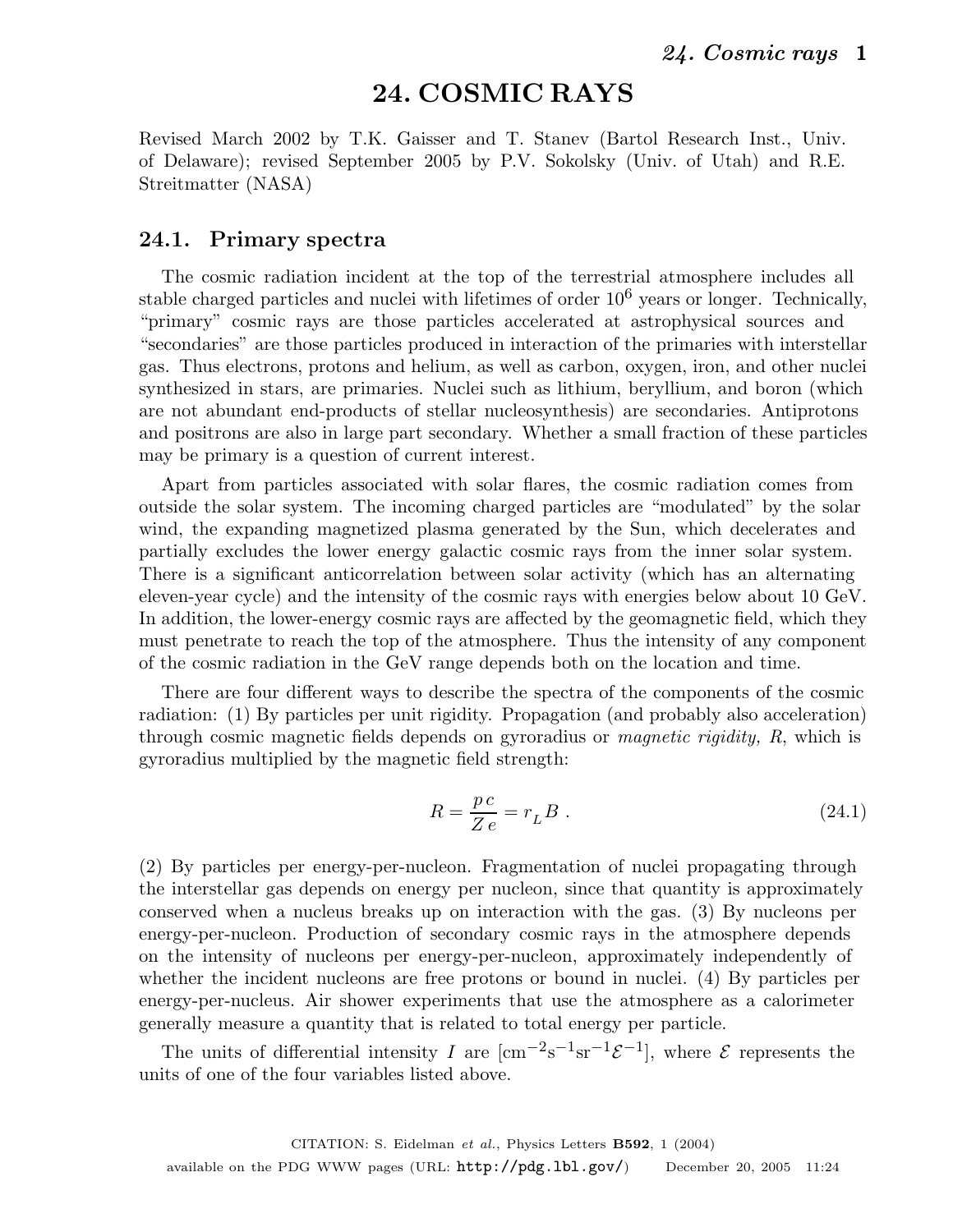The intensity of primary nucleons in the energy range from several GeV to somewhat beyond 100 TeV is given approximately by

$$
I_N(E) \approx 1.8 E^{-\alpha} \frac{\text{nucleons}}{\text{cm}^2 \text{ s sr GeV}} , \qquad (24.2)
$$

where E is the energy-per-nucleon (including rest mass energy) and  $\alpha$  ( $\equiv \gamma + 1$ ) = 2.7 is the differential spectral index of the cosmic ray flux and  $\gamma$  is the integral spectral index. About 79% of the primary nucleons are free protons and about 70% of the rest are nucleons bound in helium nuclei. The fractions of the primary nuclei are nearly constant over this energy range (possibly with small but interesting variations). Fractions of both primary and secondary incident nuclei are listed in Table 24.1. Figure 24.1 [1] shows the major components as a function of energy at a particular epoch of the solar cycle. There has been a series of more precise measurements of the primary spectrum of protons and helium in the past decade  $[2-7]$ .

**Table 24.1:** Relative abundances F of cosmic-ray nuclei at 10.6 GeV/nucleon normalized to oxygen ( $\equiv$  1) [8]. The oxygen flux at kinetic energy of 10.6 GeV/nucleon is  $3.26 \times 10^{-6}$  cm<sup>-2</sup> s<sup>-1</sup> sr<sup>-1</sup> (GeV/nucleon)<sup>-1</sup>. Abundances of hydrogen and helium are from Ref. [5,6].

| F    |
|------|
| 0.19 |
| 0.03 |
| 0.01 |
| 0.02 |
| 0.05 |
| 0.12 |
|      |

Up to energies of at least  $10^{15}$  eV, the composition and energy spectra of nuclei are typically interpreted in the context of "diffusion" or "leaky box" models, in which the sources of the primary cosmic radiation are located within the galaxy [9]. The ratio of secondary to primary nuclei is observed to decrease approximately as  $E^{-0.5}$  with increasing energy, a fact interpreted to mean that the lifetime of cosmic rays in the galaxy decreases with energy. Measurements of radioactive "clock" isotopes [10,11] in the low energy cosmic radiation are consistent with a lifetime in the galaxy of about 15 Myr.

The spectrum of electrons and positrons incident at the top of the atmosphere is steeper than the spectra of protons and nuclei, as shown in Fig. 24.2. The positron fraction decreases from  $\sim 0.2$  below 1 GeV [12–14] to  $\sim 0.1$  around 2 GeV and to  $\sim 0.05$ in at the highest energies for which it is measured  $(5 - 20 \text{ GeV})$  [15]. This behavior refers to measurements made during solar cycles of positive magnetic polarity and at high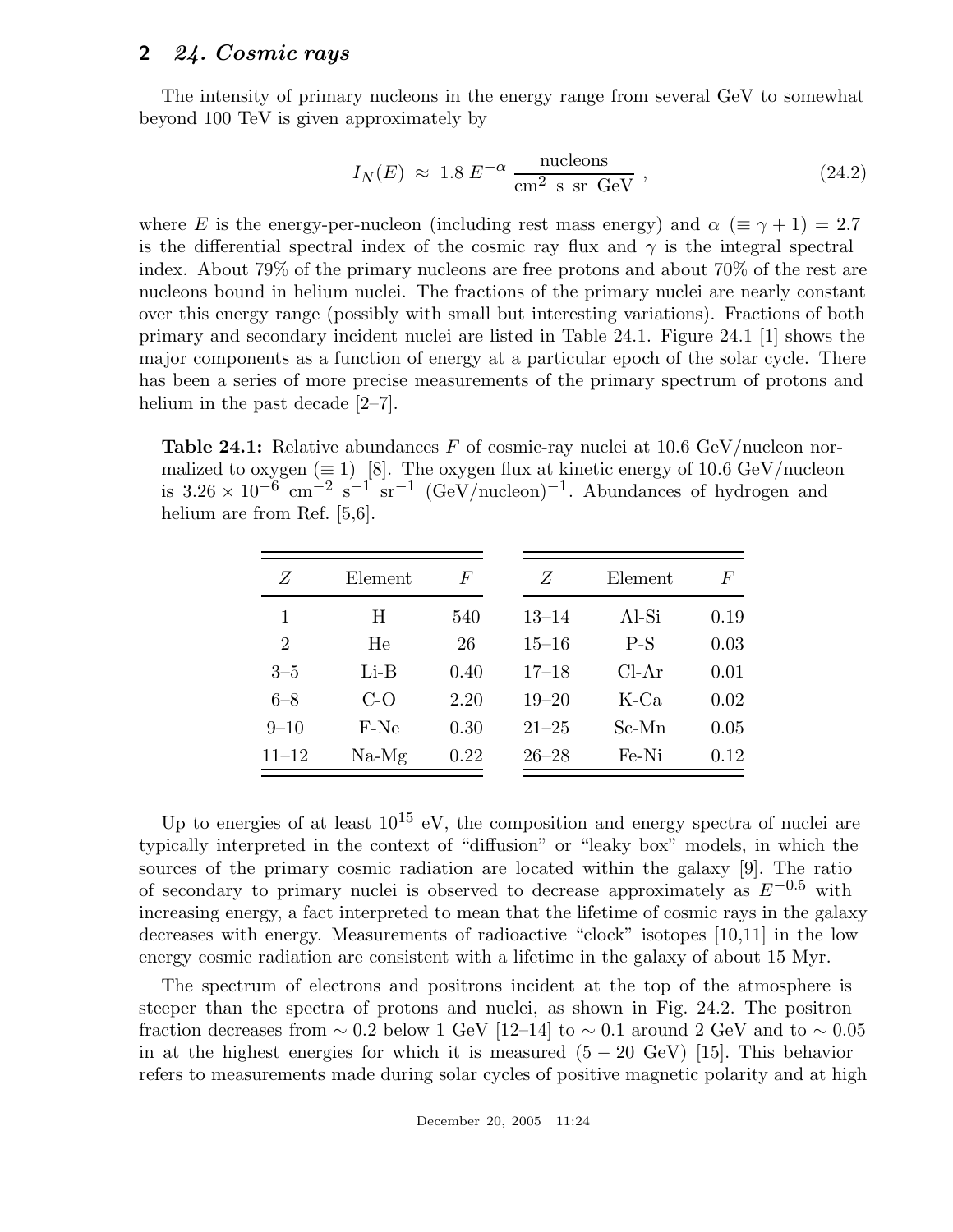

**Figure 24.1:** Major components of the primary cosmic radiation (from Ref. 1).

geomagnetic latitude. Ref. 14 discusses the dependence of the positron fraction on solar cycle and Ref. 5 studies the geomagnetic effects.

The ratio of antiprotons to protons is  $\sim 2 \times 10^{-4}$  [16,17] at around 10–20 GeV, and there is clear evidence [18–20] for the kinematic suppression at lower energy that is the signature of secondary antiprotons. The  $\bar{p}/p$  ratio also shows a strong dependence on the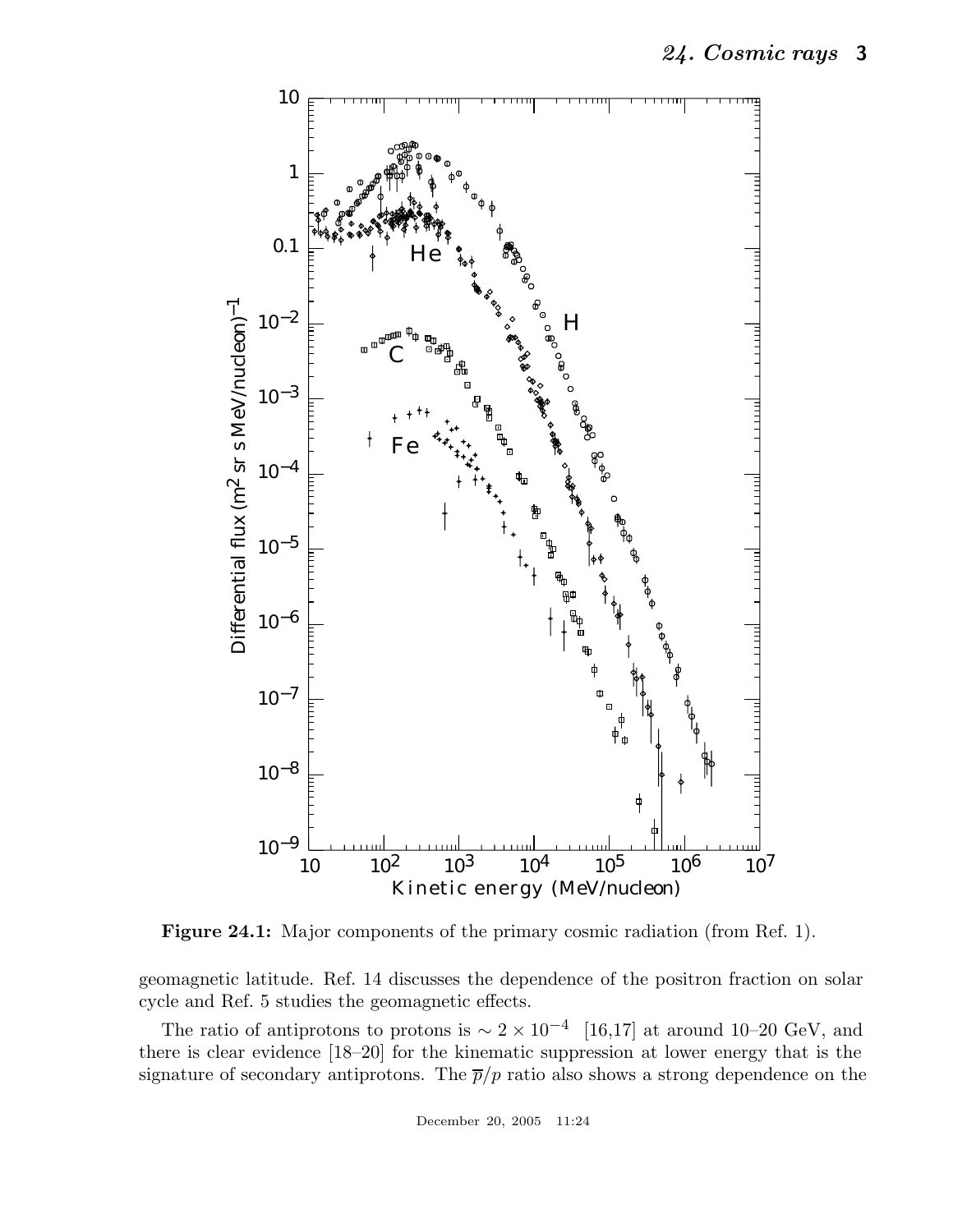

**Figure 24.2:** Differential spectrum of electrons plus positrons multiplied by  $E^3$ (data summary from Ref. 9). The dashed line shows the proton spectrum multiplied by 0.01.

phase and polarity of the solar cycle [21] in the opposite sense to that of the positron fraction. There is at this time no evidence for a significant primary component either of positrons or of antiprotons. No antihelium or antideuteron has been found in the cosmic radiation. The best current measured upper limit on the ratio antihelium/helium is approximately  $7 \times 10^{-4}$  [22]. The upper limit on the flux of antideuterons around 1 GeV/nuleon is approximately  $2 \times 10^{-4}$  m<sup>2</sup> s sr GeV/nucleon [23].

## **24.2. Cosmic rays in the atmosphere**

Figure 24.3 shows the vertical fluxes of the major cosmic ray components in the atmosphere in the energy region where the particles are most numerous (except for electrons, which are most numerous near their critical energy, which is about 81 MeV in air). Except for protons and electrons near the top of the atmosphere, all particles are produced in interactions of the primary cosmic rays in the air. Muons and neutrinos are products of the decay of charged mesons, while electrons and photons originate in decays of neutral mesons.

Most measurements are made at ground level or near the top of the atmosphere, but there are also measurements of muons and electrons from airplanes and balloons. Fig. 24.3 includes recent measurements of negative muons [4,24–26]. Since  $\mu^+(\mu^-)$  are produced in association with  $\nu_{\mu}(\overline{\nu}_{\mu})$ , the measurement of muons near the maximum of the intensity curve for the parent pions serves to calibrate the atmospheric  $\nu_{\mu}$  beam [27]. Because muons typically lose almost two GeV in passing through the atmosphere, the comparison near the production altitude is important for the sub-GeV range of  $\nu_\mu(\overline{\nu}_\mu)$ energies.

The flux of cosmic rays through the atmosphere is described by a set of coupled cascade equations with boundary conditions at the top of the atmosphere to match the primary spectrum. Numerical or Monte Carlo calculations are needed to account accurately for decay and energy-loss processes, and for the energy-dependences of the cross sections and of the primary spectral index  $\gamma$ . Approximate analytic solutions are, however, useful in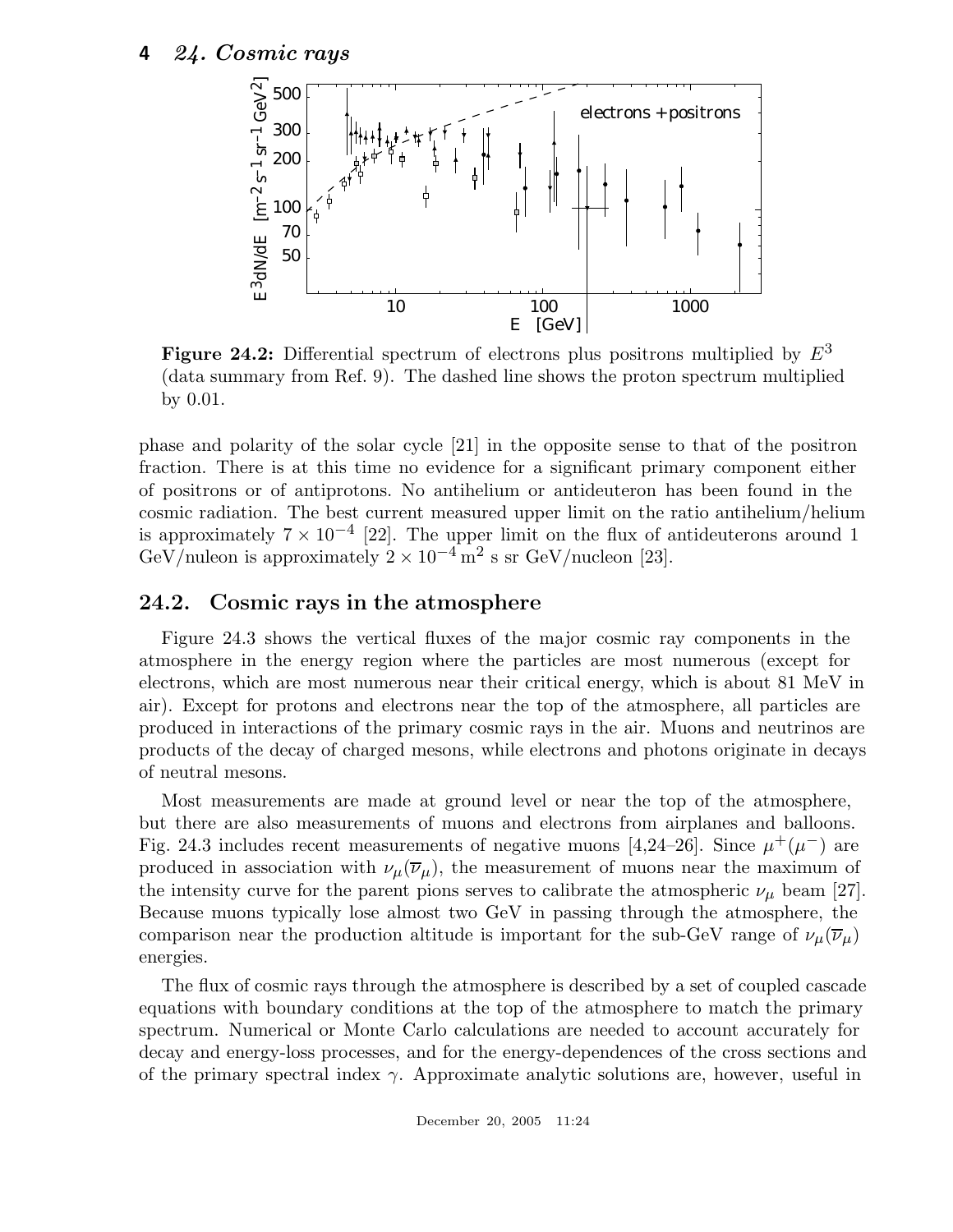

**Figure 24.3:** Vertical fluxes of cosmic rays in the atmosphere with  $E > 1$  GeV estimated from the nucleon flux of Eq. (24.2). The points show measurements of negative muons with  $E_{\mu} > 1$  GeV [4,24–26].

limited regions of energy [28]. For example, the vertical intensity of nucleons at depth X (g cm<sup>-2</sup>) in the atmosphere is given by

$$
I_N(E, X) \approx I_N(E, 0) e^{-X/\Lambda}, \qquad (24.3)
$$

where  $\Lambda$  is the attenuation length of nucleons in air.

The corresponding expression for the vertical intensity of charged pions with energy  $E_{\pi} \ll \epsilon_{\pi} = 115 \text{ GeV}$  is

$$
I_{\pi}(E_{\pi}, X) \approx \frac{Z_{N\pi}}{\lambda_N} I_N(E_{\pi}, 0) e^{-X/\Lambda} \frac{X E_{\pi}}{\epsilon_{\pi}}.
$$
 (24.4)

This expression has a maximum at  $t = \Lambda \approx 120$  g cm<sup>-2</sup>, which corresponds to an altitude of 15 kilometers. The quantity  $Z_{N\pi}$  is the spectrum-weighted moment of the inclusive distribution of charged pions in interactions of nucleons with nuclei of the atmosphere. The intensity of low-energy pions is much less than that of nucleons because  $Z_{N_{\pi}} \approx 0.079$ is small and because most pions with energy much less than the critical energy  $\epsilon_{\pi}$  decay rather than interact.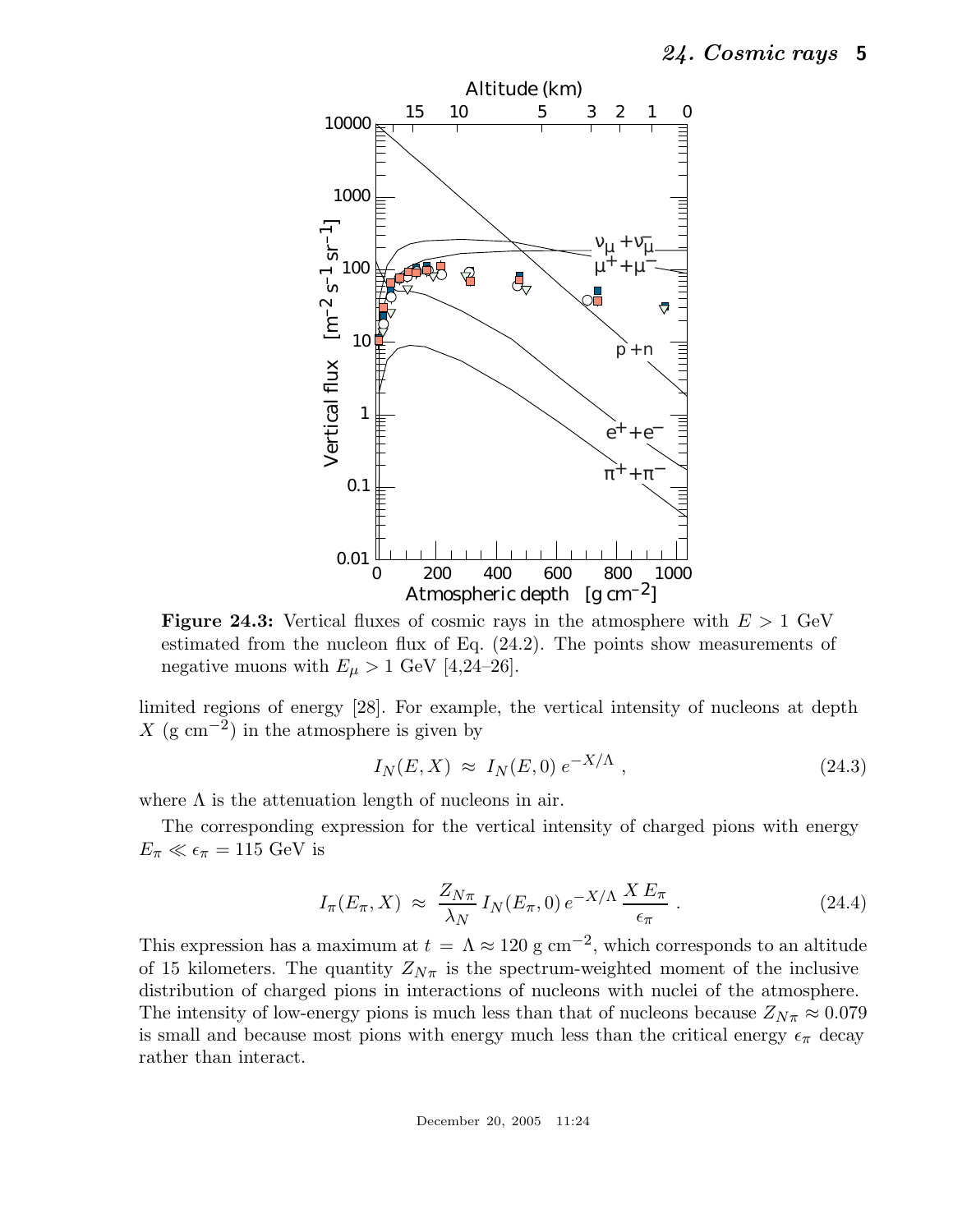#### **24.3. Cosmic rays at the surface**

**24.3.1.** *Muons*: Muons are the most numerous charged particles at sea level (see Fig. 24.3). Most muons are produced high in the atmosphere (typically 15 km) and lose about 2 GeV to ionization before reaching the ground. Their energy and angular distribution reflect a convolution of production spectrum, energy loss in the atmosphere, and decay. For example, 2.4 GeV muons have a decay length of 15 km, which is reduced to 8.7 km by energy loss. The mean energy of muons at the ground is  $\approx 4$  GeV. The energy spectrum is almost flat below 1 GeV, steepens gradually to reflect the primary spectrum in the  $10-100$  GeV range, and steepens further at higher energies because pions with  $E_{\pi} > \epsilon_{\pi} \approx 115$  GeV tend to interact in the atmosphere before they decay. Asymptotically  $(E_{\mu} \gg 1 \text{ TeV})$ , the energy spectrum of atmospheric muons is one power steeper than the primary spectrum. The integral intensity of vertical muons above 1 GeV/c at sea level is  $\approx 70 \text{ m}^{-2}\text{s}^{-1}\text{sr}^{-1}$  [29,30], with recent measurements [31–33] tending to give lower normalization by 10-15%. Experimentalists are familiar with this number in the form  $I \approx 1$  cm<sup>-2</sup> min<sup>-1</sup> for horizontal detectors.

The overall angular distribution of muons at the ground is  $\propto \cos^2 \theta$ , which is characteristic of muons with  $E_{\mu} \sim 3$  GeV. At lower energy the angular distribution becomes increasingly steep, while at higher energy it flattens, approaching a  $\sec\theta$ distribution for  $E_{\mu} \gg \epsilon_{\pi}$  and  $\theta < 70^{\circ}$ .



**Figure 24.4:** Spectrum of muons at  $\theta = 0^{\circ}$  (♦ [29], ■ [34], ▼ [35], ▲ [36], × and  $\pm$  [31] and  $\theta = 75^{\circ}$  △ [37]) + [31], and  $\theta = 75^{\circ} \Diamond$  [37]).

December 20, 2005 11:24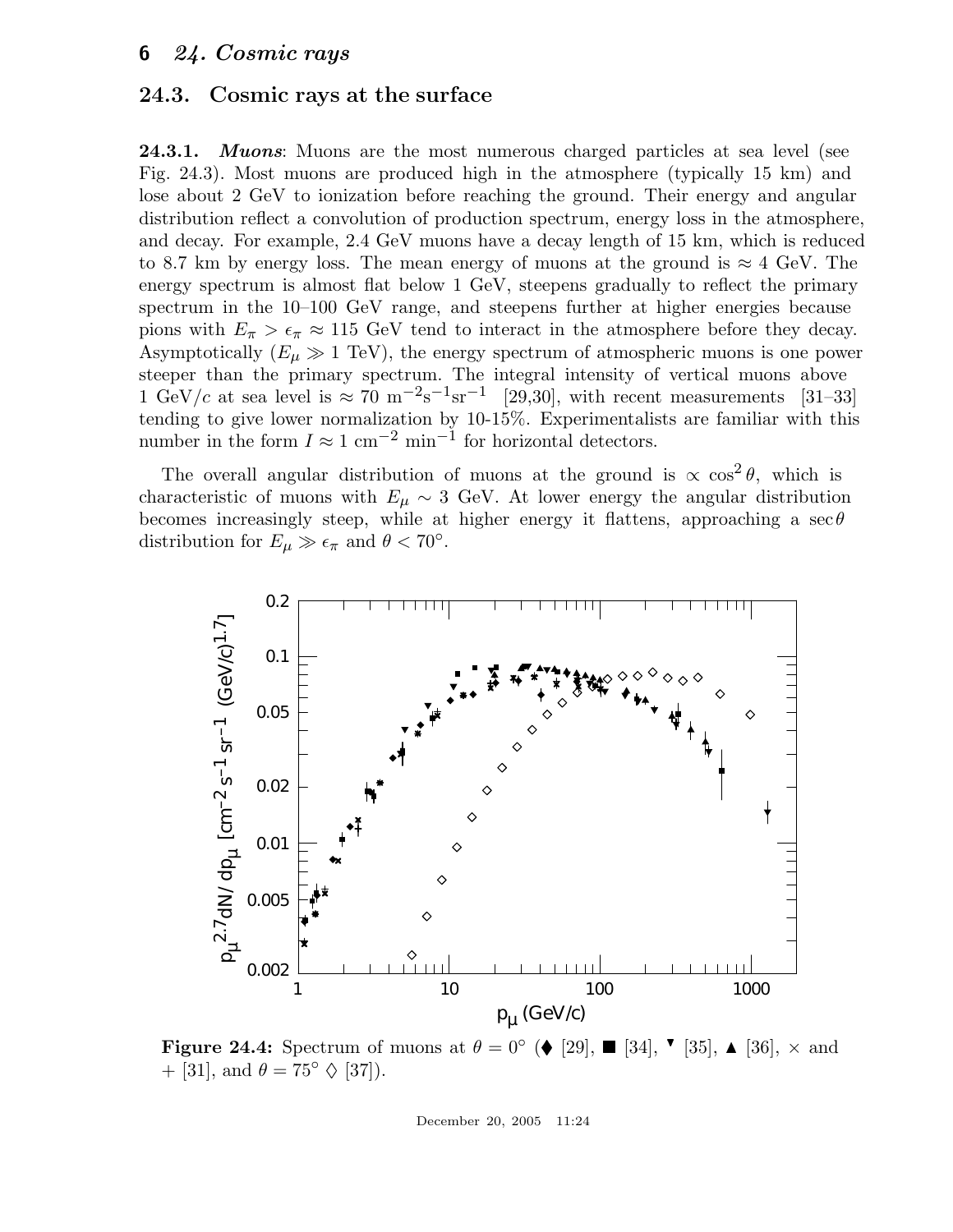Figure 24.4 shows the muon energy spectrum at sea level for two angles. At large angles low energy muons decay before reaching the surface and high energy pions decay before they interact, thus the average muon energy increases. An approximate extrapolation formula valid when muon decay is negligible  $(E_{\mu} > 100/\cos\theta \text{ GeV})$  and the curvature of the Earth can be neglected  $(\theta < 70^{\circ})$  is

$$
\frac{dN_{\mu}}{dE_{\mu}} \approx \frac{0.14 E_{\mu}^{-2.7}}{\text{cm}^2 \text{ s sr GeV}} \times \left\{ \frac{1}{1 + \frac{1.1 E_{\mu} \cos \theta}{115 \text{ GeV}}} + \frac{0.054}{1 + \frac{1.1 E_{\mu} \cos \theta}{850 \text{ GeV}}} \right\},
$$
\n(24.5)

where the two terms give the contribution of pions and charged kaons. Eq.  $(24.5)$  neglects a small contribution from charm and heavier flavors which is negligible except at very high energy [38].

The muon charge ratio reflects the excess of  $\pi^+$  over  $\pi^-$  in the forward fragmentation region of proton initiated interactions together with the fact that there are more protons than neutrons in the primary spectrum. The charge ratio is between 1.1 and 1.4 from 1 GeV to 100 GeV [29,31,32]. Below 1 GeV there is a systematic dependence on location due to geomagnetic effects [31,32].

**24.3.2.** *Electromagnetic component*: At the ground, this component consists of electrons, positrons, and photons primarily from electromagnetic cascades initiated by decay of neutral and charged mesons. Muon decay is the dominant source of low-energy electrons at sea level. Decay of neutral pions is more important at high altitude or when the energy threshold is high. Knock-on electrons also make a small contribution at low energy [39]. The integral vertical intensity of electrons plus positrons is very approximately  $30, 6,$  and  $0.2 \text{ m}^{-2}\text{s}^{-1}\text{sr}^{-1}$  above 10, 100, and 1000 MeV respectively [30,40], but the exact numbers depend sensitively on altitude, and the angular dependence is complex because of the different altitude dependence of the different sources of electrons [39–41]. The ratio of photons to electrons plus positrons is approximately 1.3 above a GeV and 1.7 below the critical energy [41].

24.3.3. *Protons*: Nucleons above 1 GeV/c at ground level are degraded remnants of the primary cosmic radiation. The intensity is approximately represented by Eq. (24.3) with the replacement  $t \to t/\cos\theta$  for  $\theta < 70^{\circ}$  and an attenuation length  $\Lambda = 123$  g cm<sup>-2</sup>. At sea level, about 1/3 of the nucleons in the vertical direction are neutrons (up from  $\approx 10\%$  at the top of the atmosphere as the  $n/p$  ratio approaches equilibrium). The integral intensity of vertical protons above 1 GeV/c at sea level is  $\approx 0.9 \text{ m}^{-2}\text{s}^{-1}\text{sr}^{-1}$ [30,42].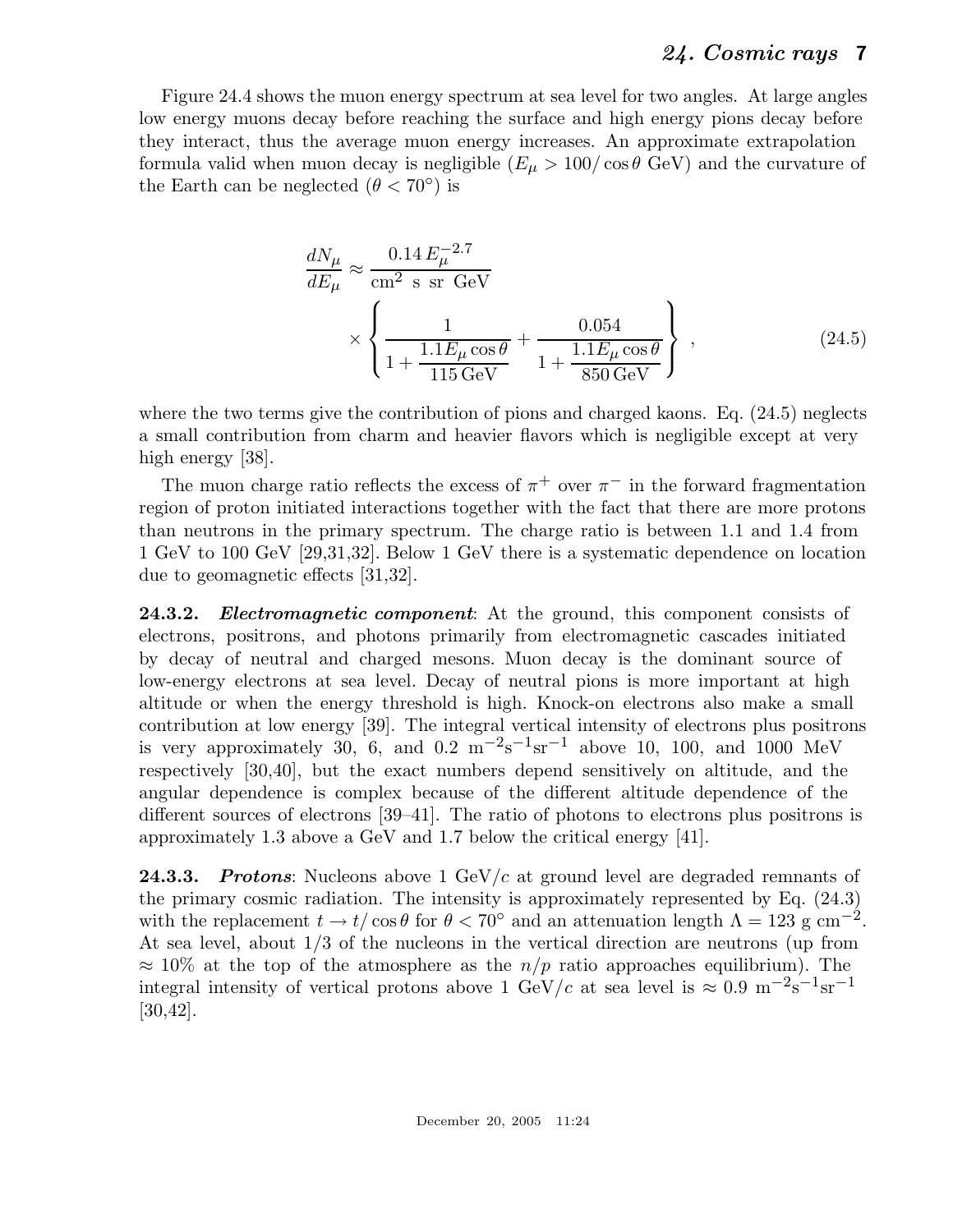#### **24.4. Cosmic rays underground**

Only muons and neutrinos penetrate to significant depths underground. The muons produce tertiary fluxes of photons, electrons, and hadrons.

**24.4.1.** *Muons*: As discussed in Section 27.6 of this *Review*, muons lose energy by ionization and by radiative processes: bremsstrahlung, direct production of  $e^+e^-$  pairs, and photonuclear interactions. The total muon energy loss may be expressed as a function of the amount of matter traversed as

$$
-\frac{dE_{\mu}}{dX} = a + bE_{\mu} , \qquad (24.6)
$$

where  $a$  is the ionization loss and  $b$  is the fractional energy loss by the three radiation processes. Both are slowly varying functions of energy. The quantity  $\epsilon \equiv a/b$  ( $\approx 500 \text{ GeV}$ ) in standard rock) defines a critical energy below which continuous ionization loss is more important than radiative losses. Table  $24.2$  shows a and b values for standard rock as a function of muon energy. The second column of Table 24.2 shows the muon range in standard rock ( $A = 22$ ,  $Z = 11$ ,  $\rho = 2.65$  g cm<sup>-3</sup>). These parameters are quite sensitive to the chemical composition of the rock, which must be evaluated for each experimental location.

**Table 24.2:** Average muon range <sup>R</sup> and energy loss parameters calculated for standard rock [43]. Range is given in km-water-equivalent, or  $10^5$  g cm<sup>-2</sup>.

| $E_{\mu}$ | R<br>GeV km.w.e. | a<br>MeV g <sup>-1</sup> cm <sup>2</sup> $\sim$ 10 <sup>-6</sup> g <sup>-1</sup> cm <sup>2</sup> $\sim$ |      | $b_{\text{brems}}$ $b_{\text{pair}}$ $b_{\text{nucl}}$ $\sum b_i$ |                      |      |
|-----------|------------------|---------------------------------------------------------------------------------------------------------|------|-------------------------------------------------------------------|----------------------|------|
| 10        | 0.05             | 2.17                                                                                                    | 0.70 | 0.70                                                              | $0.50 \quad 1.90$    |      |
| 100       | 0.41             | 2.44                                                                                                    | 1.10 |                                                                   | $1.53 \t 0.41$       | 3.04 |
| 1000      | 2.45             | 2.68                                                                                                    | 1.44 |                                                                   | $2.07$ $0.41$ $3.92$ |      |
| 10000     | 6.09             | 2.93                                                                                                    | 1.62 | $2.27$ 0.46                                                       |                      | 4.35 |

The intensity of muons underground can be estimated from the muon intensity in the atmosphere and their rate of energy loss. To the extent that the mild energy dependence of a and b can be neglected, Eq. (24.6) can be integrated to provide the following relation between the energy  $E_{\mu,0}$  of a muon at production in the atmosphere and its average energy  $E_{\mu}$  after traversing a thickness X of rock (or ice or water):

$$
E_{\mu} = (E_{\mu,0} + \epsilon) e^{-bX} - \epsilon.
$$
 (24.7)

Especially at high energy, however, fluctuations are important and an accurate calculation requires a simulation that accounts for stochastic energy-loss processes [44].

There are two depth regimes for Eq. (24.7). For  $X \ll b^{-1} \approx 2.5$  km water equivalent,  $E_{\mu,0} \approx E_{\mu}(X) + aX$ , while for  $X \gg b^{-1} E_{\mu,0} \approx (\epsilon + E_{\mu}(X)) \exp(bX)$ . Thus at shallow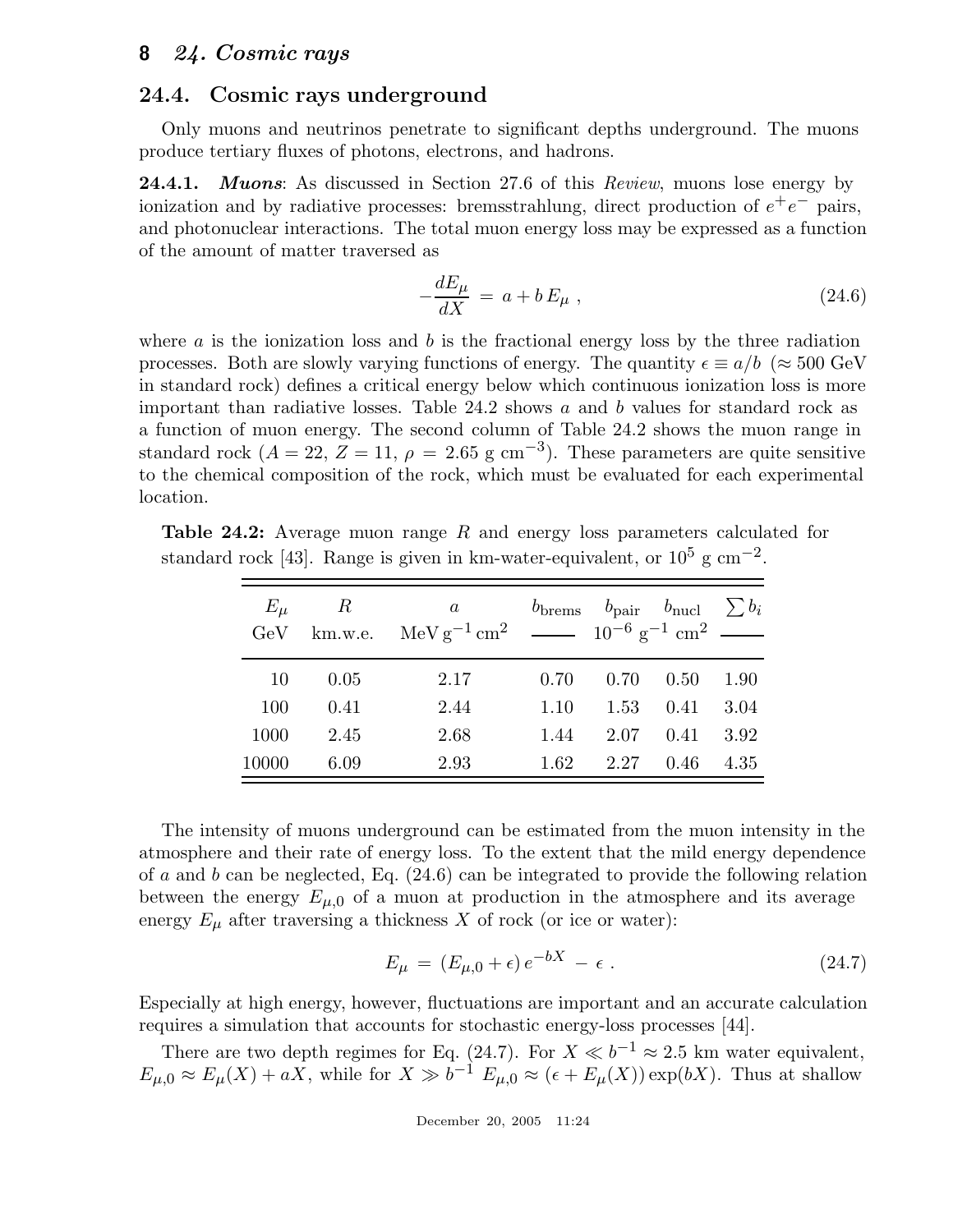depths the differential muon energy spectrum is approximately constant for  $E_{\mu} < aX$  and steepens to reflect the surface muon spectrum for  $E_{\mu} > aX$ , whereas for  $X > 2.5$  km.w.e. the differential spectrum underground is again constant for small muon energies but steepens to reflect the surface muon spectrum for  $E_{\mu} > \epsilon \approx 0.5$  TeV. In the deep regime the shape is independent of depth although the intensity decreases exponentially with depth. In general the muon spectrum at slant depth  $X$  is

$$
\frac{dN_{\mu}(X)}{dE_{\mu}} = \frac{dN_{\mu}}{dE_{\mu,0}} \frac{dE_{\mu,0}}{dE_{\mu}} = \frac{dN_{\mu}}{dE_{\mu,0}} e^{bX} , \qquad (24.8)
$$

where  $E_{\mu,0}$  is the solution of Eq. (24.7) in the approximation neglecting fluctuations.

Fig. 24.5 shows the vertical muon intensity versus depth. In constructing this "depth-intensity curve," each group has taken account of the angular distribution of the muons in the atmosphere, the map of the overburden at each detector, and the properties of the local medium in connecting measurements at various slant depths and zenith angles to the vertical intensity. Use of data from a range of angles allows a fixed detector to cover a wide range of depths. The flat portion of the curve is due to muons produced locally by charged-current interactions of  $\nu_{\mu}$ .



**Figure 24.6:** Sub-GeV and multi-GeV neutrino interactions from SuperKamiokande [50]. The plot shows the spectra of visible energy in the detector.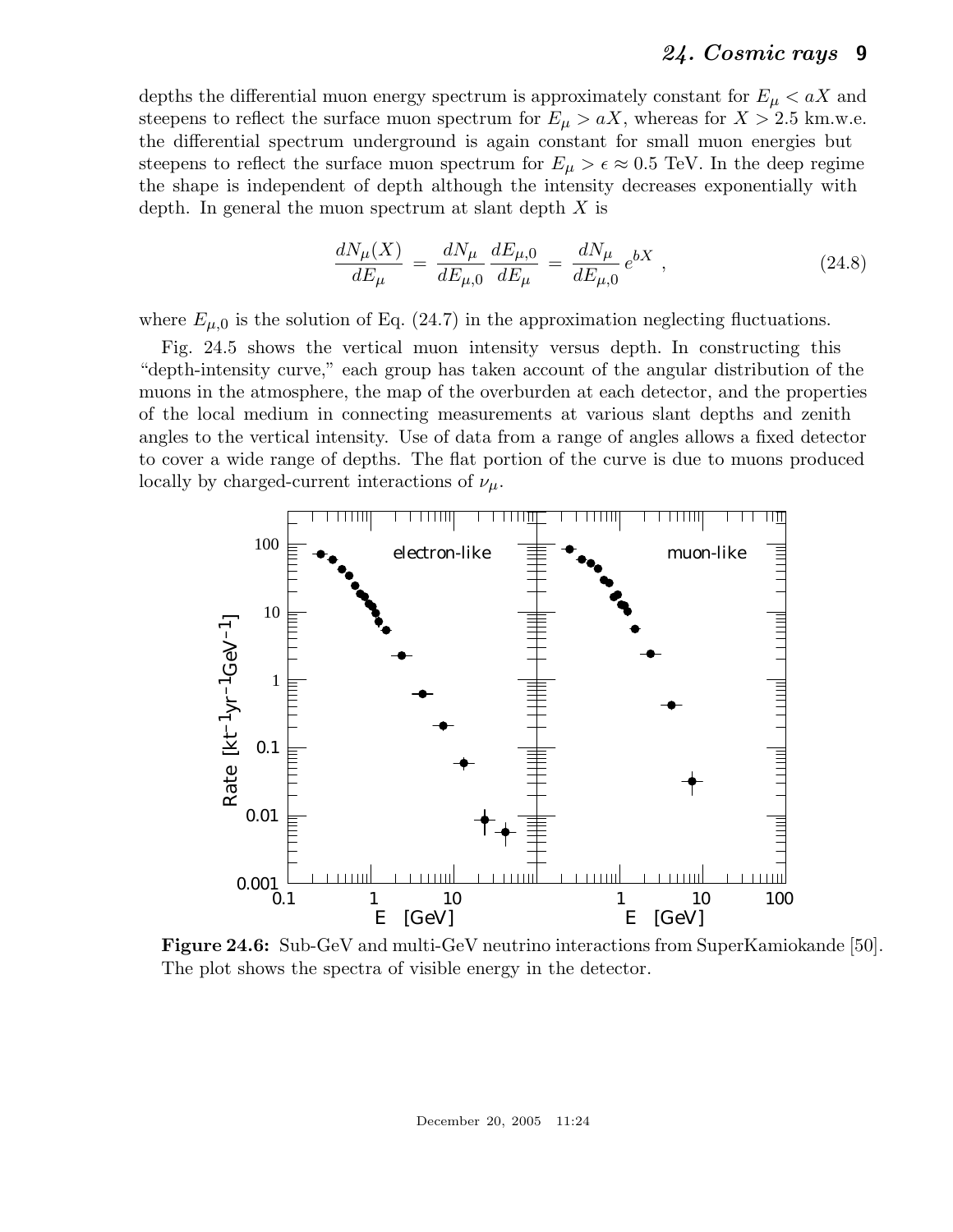

**Figure 24.5:** Vertical muon intensity vs depth  $(1 \text{ km.w.e.} = 10^5 \text{ g cm}^{-2} \text{ of standard})$ rock). The experimental data are from:  $\Diamond$ : the compilations of Crouch [45],  $\Box$ : Baksan [46],  $\circ$ : LVD [47], •: MACRO [48],  $\blacksquare$ : Frejus [49]. The shaded area at large depths represents neutrino-induced muons of energy above 2 GeV. The upper line is for horizontal neutrino-induced muons, the lower one for vertically upward muons.

**24.4.2.** *Neutrinos*: Because neutrinos have small interaction cross sections, measurements of atmospheric neutrinos require a deep detector to avoid backgrounds. There are two types of measurements: contained (or semi-contained) events, in which the vertex is determined to originate inside the detector, and neutrino-induced muons. The latter are muons that enter the detector from zenith angles so large (*e.g.*, nearly horizontal or upward) that they cannot be muons produced in the atmosphere. In neither case is the neutrino flux measured directly. What is measured is a convolution of the neutrino flux and cross section with the properties of the detector (which includes the surrounding medium in the case of entering muons).

Contained and semi-contained events reflect neutrinos in the sub-GeV to multi-GeV region where the product of increasing cross section and decreasing flux is maximum. In the GeV region the neutrino flux and its angular distribution depend on the geomagnetic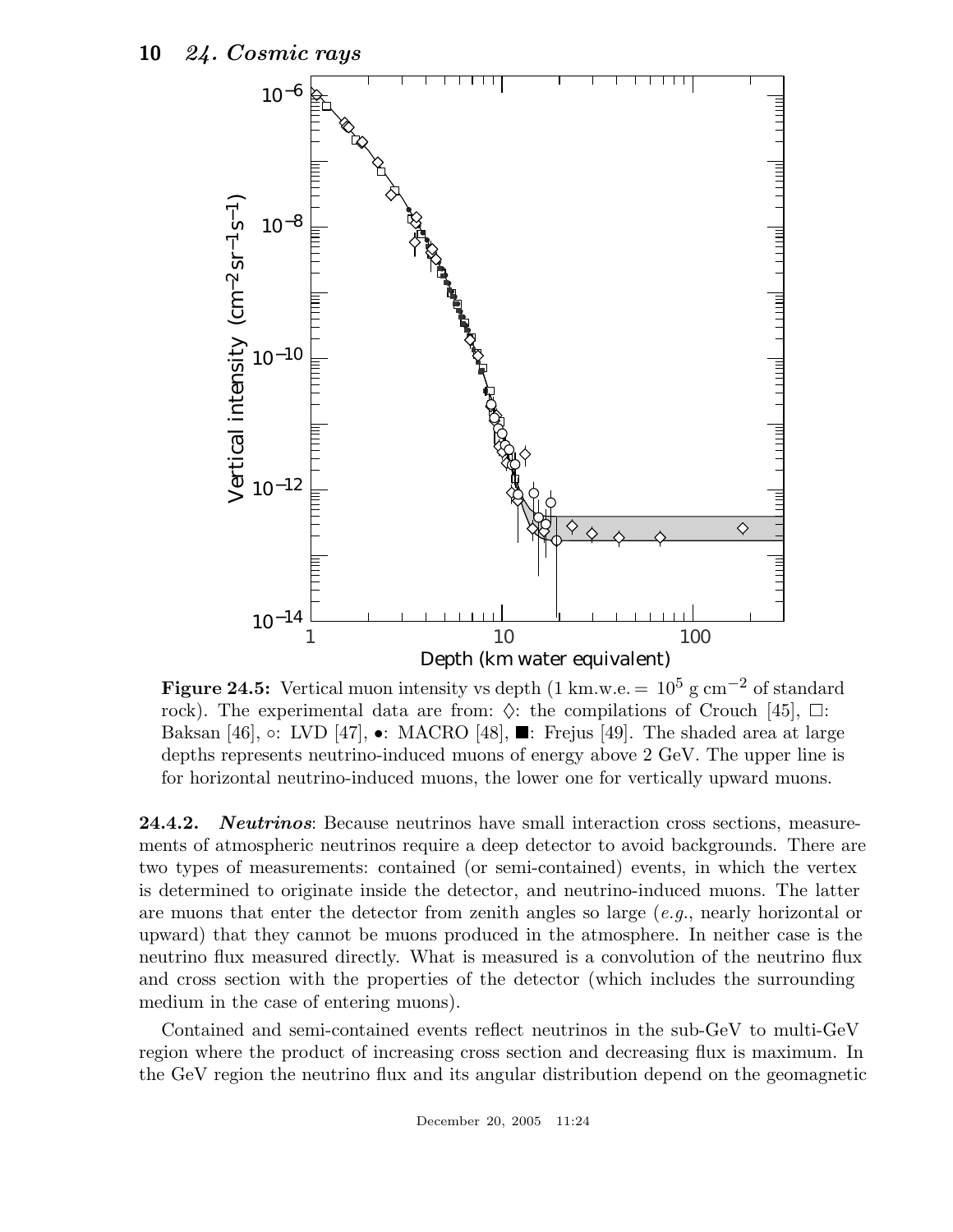location of the detector and, to a lesser extent, on the phase of the solar cycle. Naively, we expect  $\nu_{\mu}/\nu_{e} = 2$  from counting neutrinos of the two flavors coming from the chain of pion and muon decay. This ratio is only slightly modified by the details of the decay kinematics, but the fraction of electron neutrinos gradually decreases above a GeV as parent muons begin to reach the ground before decaying. Experimental measurements have to account for the ratio of  $\overline{\nu}/\nu$ , which have cross sections different by a factor of 3 in this energy range. In addition, detectors generally have different efficiencies for detecting muon neutrinos and electron neutrinos which need to be accounted for in comparing measurements with expectation. Fig. 24.6 shows the distributions of the visible energy in the Super-Kamiokande detector [50] for electron-like and muon-like charged current neutrino interactions. Contrary to expectation, the numbers of the two classes of events are similar rather than different by a factor of two. The exposure for the data sample shown here is 50 kiloton-years. The falloff of the muon-like events at high energy is a consequence of the poor containment for high energy muons. Corrections for detection efficiencies and backgrounds are, however, insufficient to account for the large difference from the expectation.

Two well-understood properties of atmospheric cosmic rays provide a standard for comparison of the measurements of atmospheric neutrinos. These are the "sec $\theta$  effect" and the "east-west effect". The former refers originally to the enhancement of the flux  $\sigma$  of  $> 10$  GeV muons (and neutrinos) at large zenith angles because the parent pions propagate more in the low density upper atmosphere where decay is enhanced relative to interaction. For neutrinos from muon decay, the enhancement near the horizontal becomes important for  $E_{\nu} > 1$  GeV and arises mainly from the increased pathlength through the atmosphere for muon decay in flight. Fig. 24.7 from Ref. 51 shows a comparison between measurement and expectation for the zenith angle dependence of multi-GeV electron-like (mostly  $\nu_e$ ) and muon-like (mostly  $\nu_\mu$ ) events separately. The  $\nu_e$  show an enhancement near the horizontal and approximate equality for nearly upward (cos  $\theta \approx -1$ ) and nearly downward (cos  $\theta \approx 1$ ) events. There is, however, a very significant deficit of upward  $(\cos \theta < 0)$   $\nu_{\mu}$  events, which have long pathlengths comparable to the radius of the Earth. This pattern has been interpreted as evidence for oscillations involving muon neutrinos [50]. (See the article on neutrino properties in this *Review*.) Including three dimensional effects in the calculation of atmospheric neutrinos may change somewhat the expected angular distributions of neutrinos at low energy [52], but it does not change the fundamental expectation of up-down symmetry, which is the basis of the evidence for oscillations.

The east-west effect [53,54] is the enhancement, especially at low geomagnetic latitudes, of cosmic rays incident on the atmosphere from the west as compared to those from the east. This is a consequence of the fact that the cosmic rays are positively charged nuclei which are bent systematically in one sense in the geomagnetic field. Not all trajectories can reach the atmosphere from outside the geomagnetic field. The standard procedure to see which trajectories are allowed is to inject antiprotons outward from near the top of the atmosphere in various directions and see if they escape from the geomagnetic field without becoming trapped indefinitely or intersecting the surface of the Earth. Any direction in which an antiproton of a given momentum can escape is an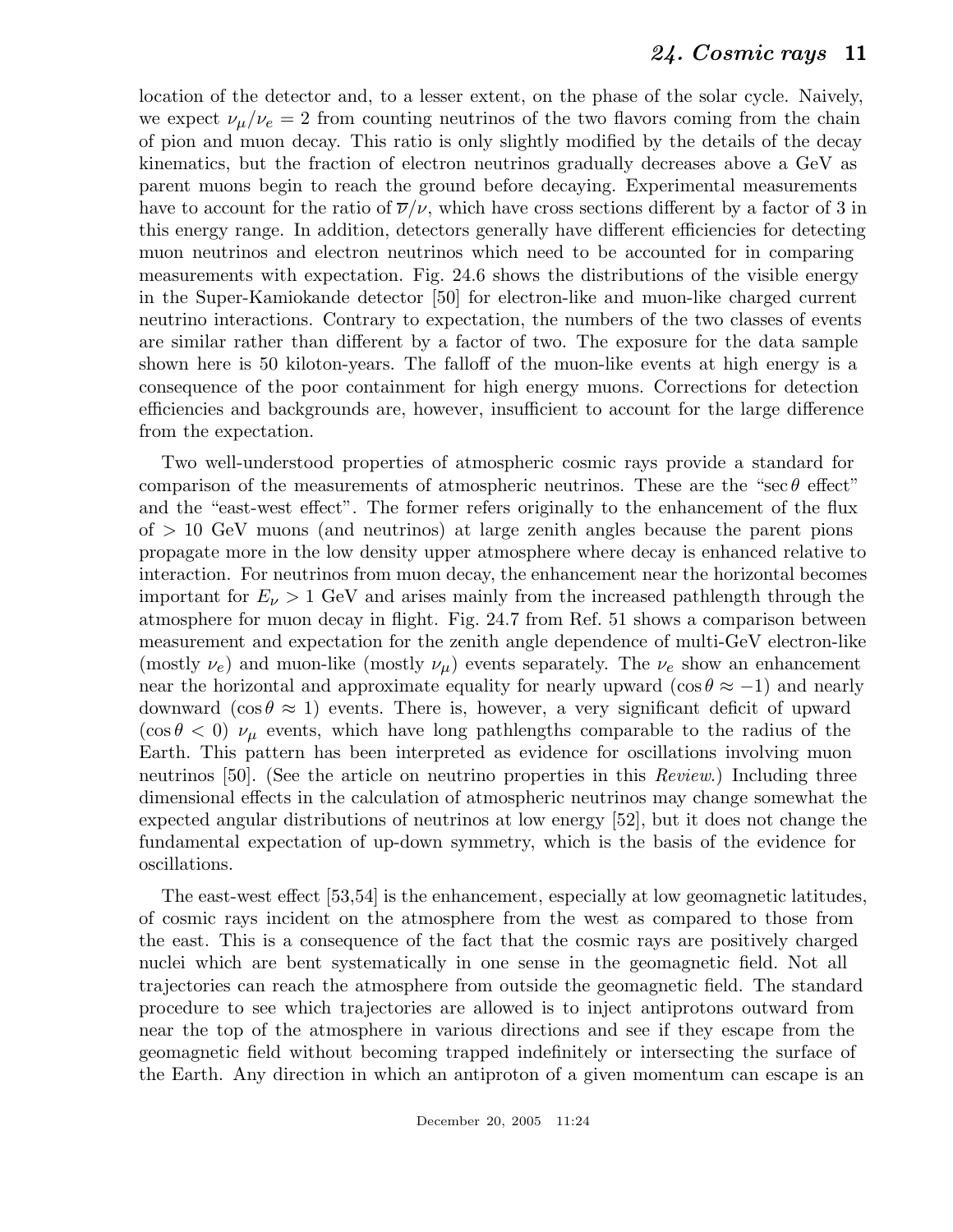

**Figure 24.7:** Zenith-angle dependence of multi-GeV neutrino interactions from SuperKamiokande [51]. The shaded boxes show the expectation in the absence of any oscillations. The lines show fits with some assumed oscillation parameters, as described in Ref. 51.

allowed direction from which a proton of the opposite momentum can arrive. Since the geomagnetic field is oriented from south to north in the equatorial region, antiprotons injected toward the east are bent back towards the Earth. Thus there is a range of momenta and zenith angles for which positive particles cannot arrive from the east but can arrive from the west. This east-west asymmetry of the incident cosmic rays induces a similar asymmetry on the secondaries, including neutrinos. Since this is an azimuthal effect, the resulting asymmetry is independent of possible oscillations, which depend on pathlength (equivalently zenith angle), but not on azimuth. Fig. 24.8 (from Ref. 55) is a comparison of data and expectation for this effect, which serves as a consistency check of the measurement and analysis.

Muons that enter the detector from outside after production in charged-current interactions of neutrinos naturally reflect a higher energy portion of the neutrino spectrum than contained events because the muon range increases with energy as well as the cross section. The relevant energy range is  $\sim 10 < E_{\nu} < 1000$  GeV, depending somewhat on angle. Neutrinos in this energy range show a sec  $\theta$  effect similar to muons (see Eq. (24.5)). This causes the flux of horizontal neutrino-induced muons to be approximately a factor two higher than the vertically upward flux. The upper and lower edges of the horizontal shaded region in Fig. 24.5 correspond to horizontal and vertical intensities of neutrino-induced muons. Table 24.3 gives the measured fluxes of upward-moving neutrino-induced muons averaged over the lower hemisphere. Generally the definition of minimum muon energy depends on where it passes through the detector. The tabulated effective minimum energy estimates the average over various accepted trajectories.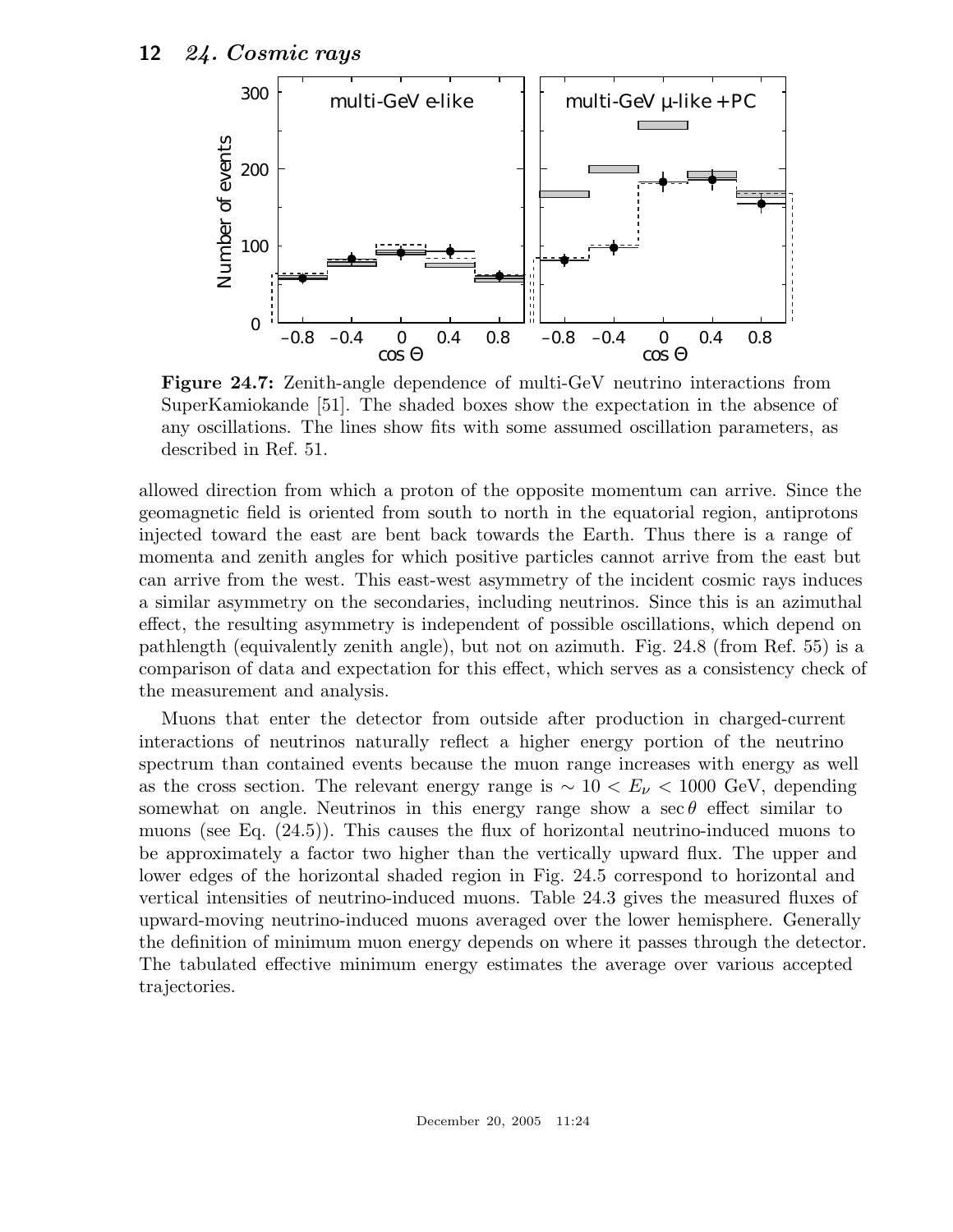**Table 24.3:** Measured fluxes  $(10^{-13} \text{ cm}^{-2} \text{ s}^{-1} \text{ sr}^{-1})$  of neutrino-induced muons as a function of the effective minimum muon energy  $E_{\mu}$ .

|  | $E_{\mu}$ > 1 GeV 1 GeV | 1 GeV                                                                   | $2 \text{ GeV}$ $3 \text{ GeV}$ | -3 GeV |
|--|-------------------------|-------------------------------------------------------------------------|---------------------------------|--------|
|  |                         | Ref. CWI [56] Baksan [57] MACRO [58] IMB [59] Kam [60] SuperK [61]      |                                 |        |
|  |                         | $F_{\mu}$ 2.17±0.21 2.77±0.17 2.29 ± 0.15 2.26±0.11 1.94±0.12 1.74±0.07 |                                 |        |



**Figure 24.8:** Azimuthal dependence of <sup>∼</sup>GeV neutrino interactions from SuperKamiokande [55]. The cardinal points of the compass are S, E, N, W starting at 0. These are the direction from which the particles arrive. The lines show the expectation based on two different calculations, as described in Ref. 55.

#### **24.5. Air showers**

So far we have discussed inclusive or uncorrelated fluxes of various components of the cosmic radiation. An air shower is caused by a single cosmic ray with energy high enough for its cascade to be detectable at the ground. The shower has a hadronic core, which acts as a collimated source of electromagnetic subshowers, generated mostly from  $\pi^0 \to \gamma \gamma$ . The resulting electrons and positrons are the most numerous particles in the shower. The number of muons, produced by decays of charged mesons, is an order of magnitude lower.

Air showers spread over a large area on the ground, and arrays of detectors operated for long times are useful for studying cosmic rays with primary energy  $E_0 > 100 \text{ TeV}$ ,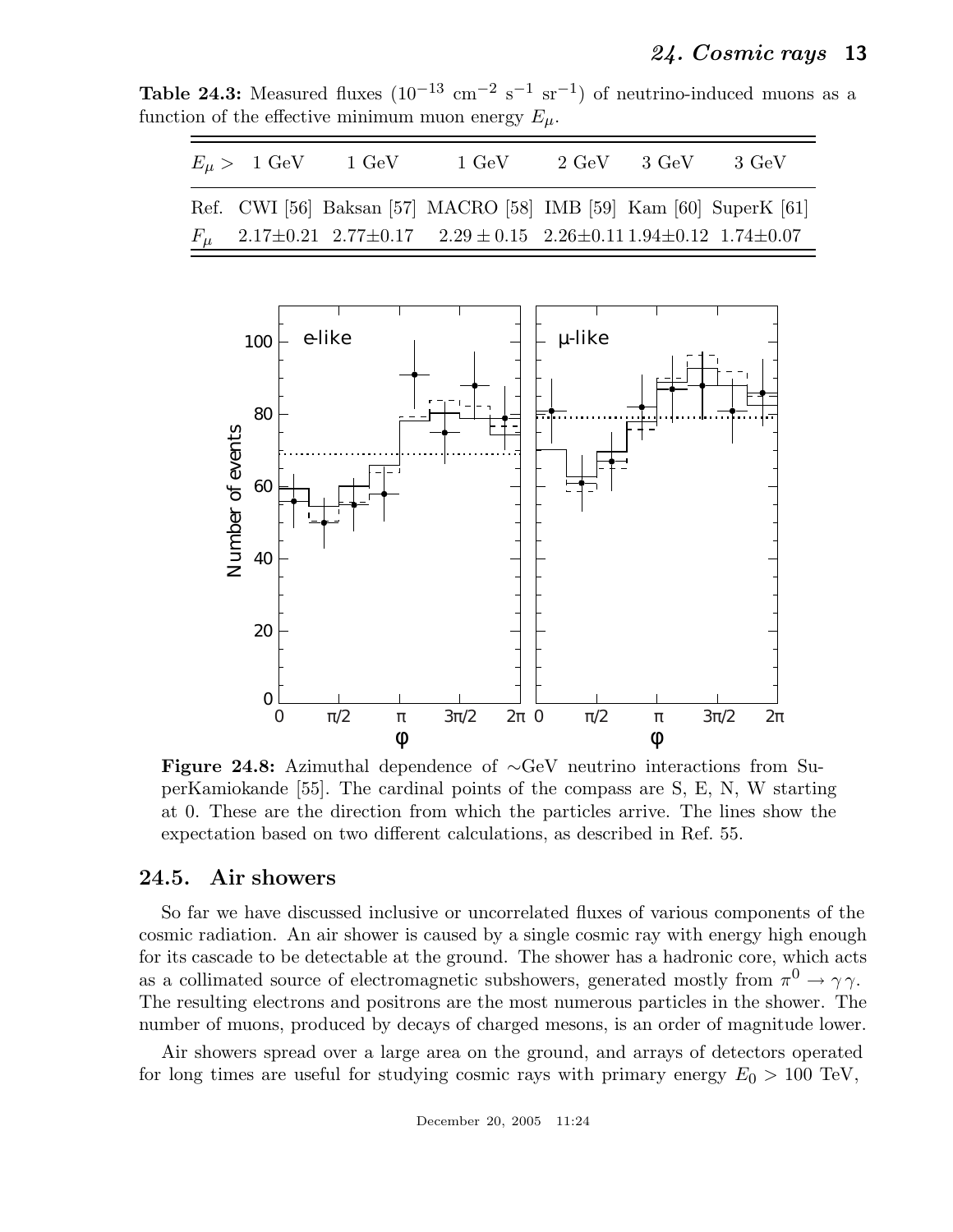where the low flux makes measurements with small detectors in balloons and satellites difficult.

Greisen [62] gives the following approximate expressions for the numbers and lateral distributions of particles in showers at ground level. The total number of muons  $N_{\mu}$  with energies above 1 GeV is

$$
N_{\mu}(>1 \text{ GeV}) \approx 0.95 \times 10^5 \left(N_e/10^6\right)^{3/4}, \qquad (24.9)
$$

where  $N_e$  is the total number of charged particles in the shower (not just  $e^{\pm}$ ). The number of muons per square meter,  $\rho_{\mu}$ , as a function of the lateral distance r (in meters) from the center of the shower is

$$
\rho_{\mu} = \frac{1.25 N_{\mu}}{2\pi \Gamma(1.25)} \left(\frac{1}{320}\right)^{1.25} r^{-0.75} \left(1 + \frac{r}{320}\right)^{-2.5}, \qquad (24.10)
$$

where  $\Gamma$  is the gamma function. The number density of charged particles is

$$
\rho_e = C_1(s, d, C_2) x^{(s-2)} (1+x)^{(s-4.5)} (1+C_2 x^d) \ . \tag{24.11}
$$

Here  $s, d$ , and  $C_2$  are parameters in terms of which the overall normalization constant  $C_1(s, d, C_2)$  is given by

$$
C_1(s, d, C_2) = \frac{N_e}{2\pi r_1^2} [B(s, 4.5 - 2s)
$$
  
+  $C_2 B(s + d, 4.5 - d - 2s)]^{-1}$ , (24.12)

where  $B(m, n)$  is the beta function. The values of the parameters depend on shower size  $(N_e)$ , depth in the atmosphere, identity of the primary nucleus, etc. For showers with  $N_e \approx 10^6$  at sea level, Greisen uses  $s = 1.25$ ,  $d = 1$ , and  $C_2 = 0.088$ . Finally, x is  $r/r_1$ , where  $r_1$  is the Molière radius, which depends on the density of the atmosphere and hence on the altitude at which showers are detected. At sea level  $r_1 \approx 78$  m. It increases with altitude.

The lateral spread of a shower is determined largely by Coulomb scattering of the many low-energy electrons and is characterized by the Moliere radius. The lateral spread of the muons  $(\rho_{\mu})$  is larger and depends on the transverse momenta of the muons at production as well as multiple scattering.

There are large fluctuations in development from shower to shower, even for showers of the same energy and primary mass—especially for small showers, which are usually well past maximum development when observed at the ground. Thus the shower size  $N_e$  and primary energy  $E_0$  are only related in an average sense, and even this relation depends on depth in the atmosphere. One estimate of the relation is [63]

$$
E_0 \sim 3.9 \times 10^6 \text{ GeV } (N_e/10^6)^{0.9} \tag{24.13}
$$

December 20, 2005 11:24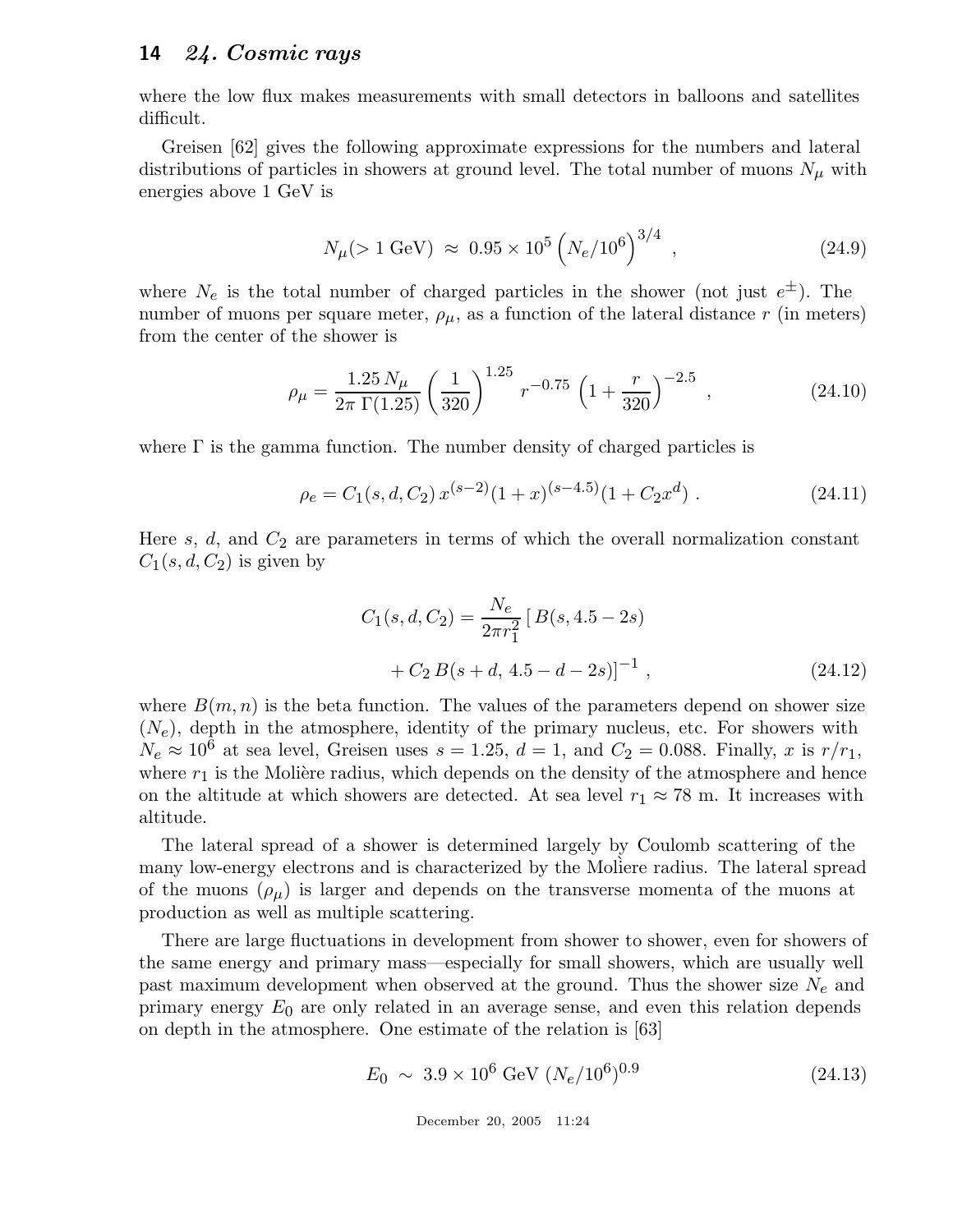for vertical showers with  $10^{14} < E < 10^{17}$  eV at 920 g cm<sup>-2</sup> (965 m above sea level). Because of fluctuations,  $N_e$  as a function of  $E_0$  is not the inverse of Eq. (24.13). As  $E_0$ increases the shower maximum (on average) moves down into the atmosphere and the relation between  $N_e$  and  $E_0$  changes. At the maximum of shower development, there are approximately 2/3 particles per GeV of primary energy.

Detailed simulations and cross-calibrations between different types of detectors are necessary to establish the primary energy spectrum from air-shower experiments [63,64]. Figure 24.9 shows the "all-particle" spectrum. The differential energy spectrum has been multiplied by  $E^{2.5}$  in order to display the features of the steep spectrum that are otherwise difficult to discern. The steepening that occurs between  $10^{15}$  and  $10^{16}$  eV is known as the *knee* of the spectrum. The feature around  $10^{19}$  eV is called the *ankle* of the spectrum.



**Figure 24.9:** The all-particle spectrum: for references see [65]. Figure used by permission of author.

Measurements with small air shower experiments in the knee region differ by as much as a factor of two, indicative of systematic uncertainties in interpretation of the data. (For a recent review see Ref. 66.) In establishing the spectrum shown in Fig. 24.9, efforts have been made to minimize the dependence of the analysis on the primary composition. Ref. 67 uses an unfolding procedure to obtain the spectra of the individual components, giving a result for the all-particle spectrum between  $10^{15}$  and  $10^{17}$  eV that lies toward the upper range of the data shown in Fig. 24.9. In the energy range above  $10^{17}$  eV, the Fly's Eye technique [68] is particularly useful because it can establish the primary energy in a model-independent way by observing most of the longitudinal development of each shower, from which  $E_0$  is obtained by integrating the energy deposition in the atmosphere.

If the cosmic ray spectrum below  $10^{18}$  eV is of galactic origin, the *knee* could reflect the fact that some (but not all) cosmic accelerators have reached their maximum energy. Some types of expanding supernova remnants, for example, are estimated not to be able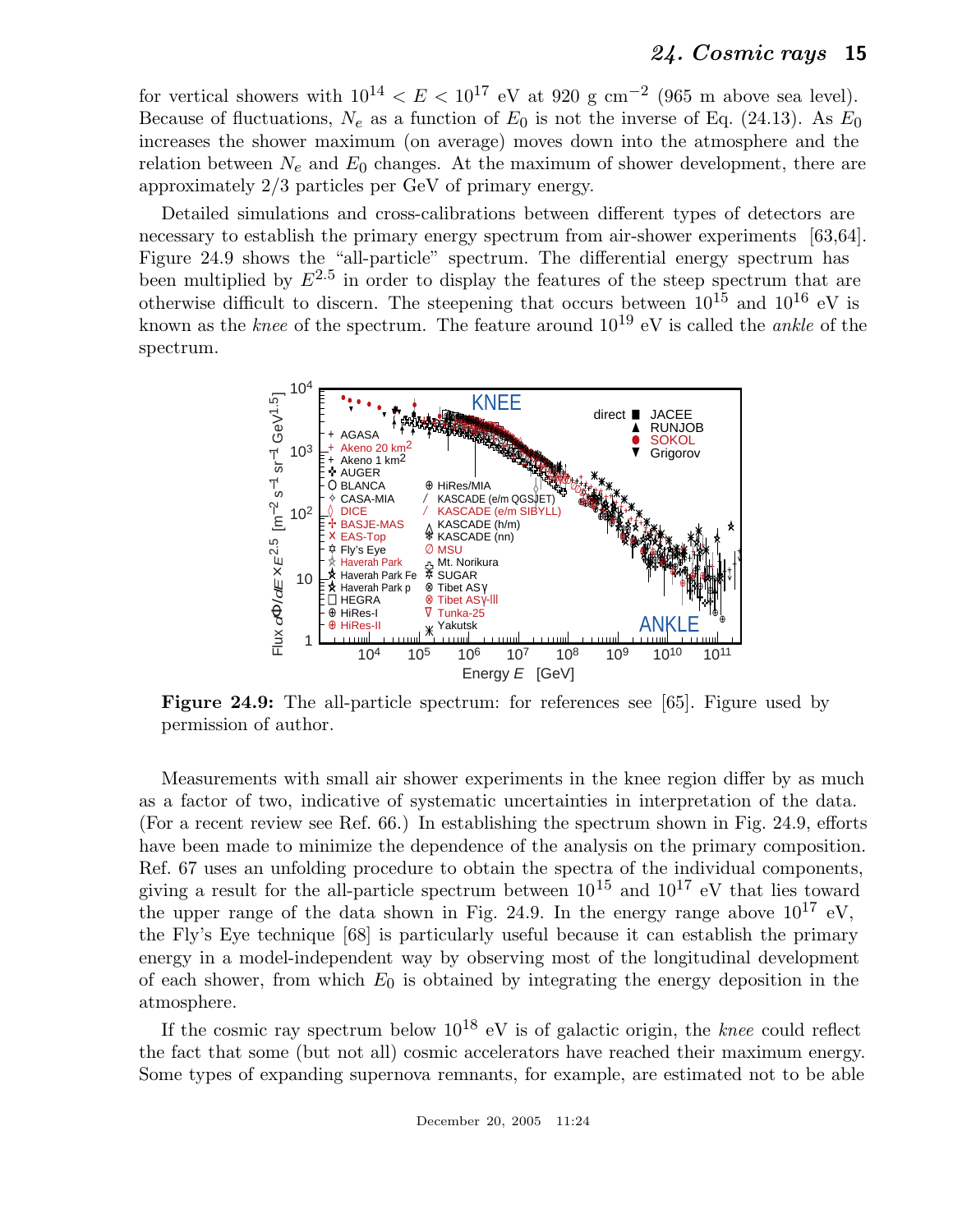to accelerate particles above energies in the range of  $10^{15}$  eV total energy per particle. Effects of propagation and confinement in the galaxy [69] also need to be considered.

It was previously thought that the most likely explanation for the dip in the spectrum near  $3 \times 10^{18}$  eV called the *ankle* is a higher energy population of particles overtaking a lower energy population, for example an extragalactic flux beginning to dominate over the galactic flux. The situation now seems more complicated because of better evidence for the existence of a break in the spectrum near  $5 \times 10^{17}$  eV called the *second knee* [70], just below the ankle structure. There are clear predictions of a dip structure in the region of the observed ankle produced by  $e^+/e^-$  energy losses of extragalactic protons on the 2.7 K cosmic microwave radiation (CMB) [71]. This dip structure has been claimed to be a more robust signature of both the protonic and extragalactic nature of the highest energy cosmic rays than the GZK cutoff (see below) itself. If this interpretation is correct, then the most likely explanation of the second knee would be the termination of the galactic cosmic ray flux. Composition changes across this energy region would be important correlative evidence for this view.

If the cosmic ray flux above the second knee is cosmological in origin, then there should be a rapid change in the spectral index (called the GZK cutoff) around  $5 \times 10^{19}$  eV, resulting from the onset of inelastic interactions with the (CMB) [72,73]. While several experiments have reported events that have been assigned energies above  $10^{20}$  eV [74–77]. more recent experiments such as HiRes [78] have failed to confirm this; results are consistent with the expected cutoff. An implication of a continued spectrum would be that some sources of the highest energy particles must be relatively nearby. For example, the attenuation length for protons at  $2 \cdot 10^{20}$  eV is 30 Mpc [73]. Both cosmic accelerators (bottom up) and massive cosmological relics (top down ) have been suggested [74–77].

Figure 24.10 gives an expanded view of the high energy end of the spectrum, showing only the more recent experiments. This figure and the previous one have shown the differential flux multiplied by a power of the energy, a procedure that enables one to see structure in the spectrum more clearly but amplifies small systematic differences in energy assignments into sizable normalization differences. All existing experiments are actually consistent in normalization if one takes quoted systematic errors in the energy scales into account. However, the continued power law type of flux beyond the GZK cutoff claimed by the AGASA experiment is contradicted by the HiRes data. New data from the Pierre Auger experiment [79] are still too preliminary in energy scale and statistics to impact this debate.

# **Reference**<br>**Reference**

- 1. J.A. Simpson, Ann. Rev. Nucl. and Part. Sci. **33**, 323 (1983).
- 2. M. Boezio *et al.*, Astrophys. J. **532**, 653 (1999).
- 3. W. Menn *et al.*, Astrophys. J. **533**, 281 (2000).
- 4. R. Bellotti *et al.*, Phys. Rev. **D60**, 052002 (1999).
- 5. AMS Collaboration, Phys. Lett. **B490**, 27 (2000).<br>6. T. Sanuki *et al.*, Astrophys. J. **545**, 1135 (2000).
- 6. T. Sanuki *et al.*, Astrophys. J. **545**, 1135 (2000).
- 7. S. Haino *et al.*, Phys. Lett. **B594**, 35 (2004).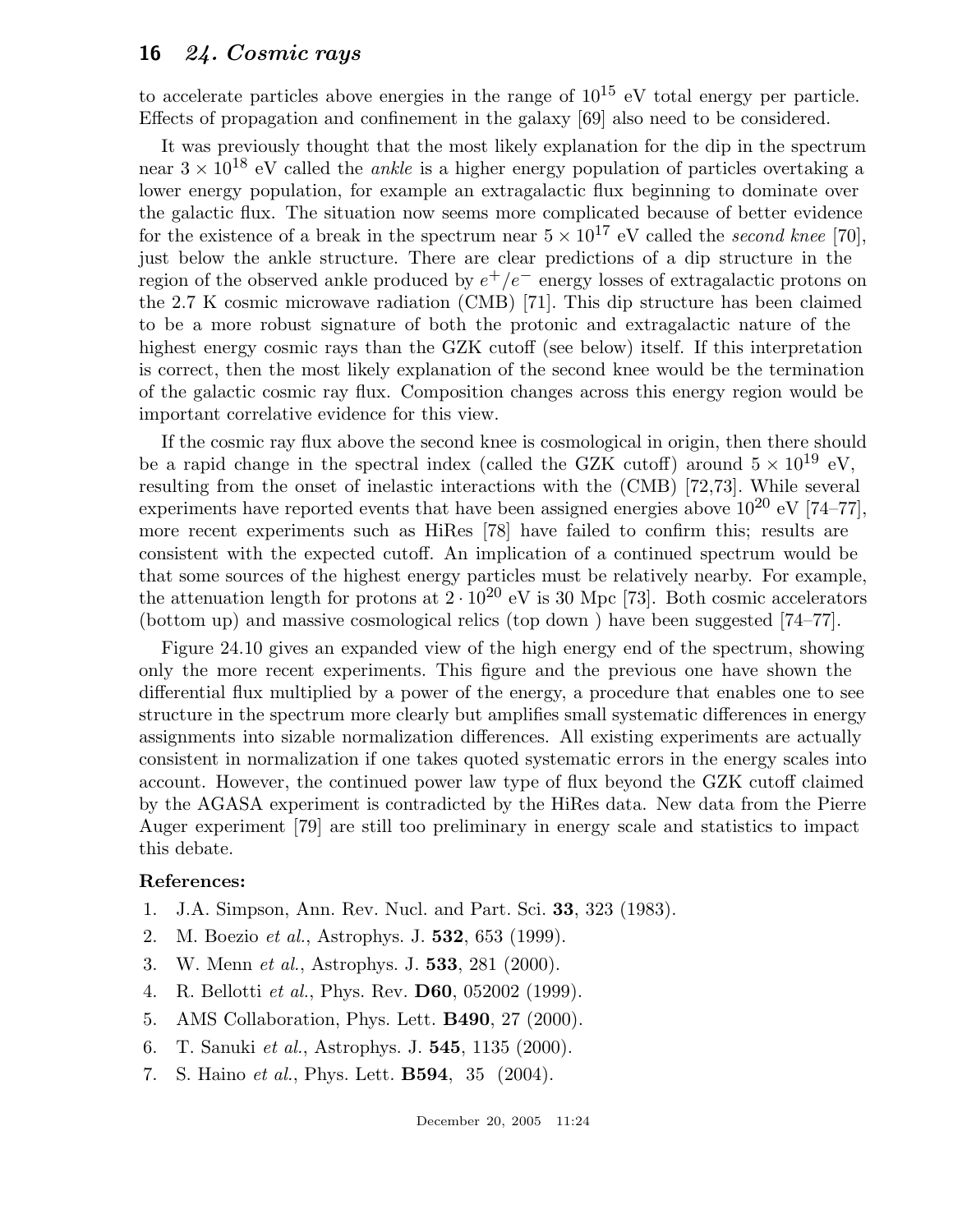

**Figure 24.10:** Expanded view of the highest energy portion of the cosmic-ray spectrum.  $[78]$ (HiRes1 monocular), • [78](HiRes2 monocular),  $\triangle$  [79](Auger)  $\nabla$  [76](AGASA)

- 8. J.J. Engelmann *et al.*, Astron. & Astrophys. **233**, 96 (1990); See also *Cosmic Abundances of Matter* (ed. C. Jake Waddington) A.I.P. Conf. Proc. No. 183 (1988), p. 111.
- 9. S.W. Barwick *et al.*, Astrophys. J. **498**, 779 (1998).
- 10. N.E. Yanasak *et al.*, Astrophys. J. 563, **768** (2001).
- 11. T. Hams *et al.*, Astrophys. J. 611, 892 (2004).
- 12. M. Boezio *et al.*, Astrophys. J. **552**, 635 (2000).
- 13. J. Alcaraz *et al.*, Phys. Lett. **B484**, 10 (2000).
- 14. J.M. Clem & P.A. Evenson, Astrophys. J. **568**, 216 (2002).<br>15. M.A. DuVernois *et al.*, Astrophys. J. **559**, 296 (2000).
- 15. M.A. DuVernois *et al.*, Astrophys. J. **559**, 296 (2000).
- 16. M. Hof *et al.*, Astrophys. J. **467**, L33 (1996); See also G. Basini *et al.*, *Proc. 26th Int. Cosmic Ray Conf.*, Salt Lake City, **3**, 77 (1999).
- 17. A.S. Beach *et al.*, Phys. Rev. Lett. **87**, 271101 (2001).
- 18. J.W. Mitchell *et al.*, Phys. Rev. Lett. **76**, 3057 (1996).<br>19. M. Boezio *et al.*, Astrophys. J. **487**, 415 (1997).
- 19. M. Boezio *et al.*, Astrophys. J. **487**, 415 (1997).
- 20. S. Orito *et al.*, Phys. Rev. Lett. **84**, 1078 (2000).
- 21. Y. Asaoka *et al.*, Phys. Rev. Lett. **88**, 51101 (2002).
- 22. M. Sasaki *et al.*, Nucl. Phys. **B113**, 202 (2002).
- 23. H. Fuke *et al.*, Phys. Rev. Lett. **95**, 081101 (2005).
- 24. R. Bellotti *et al.*, Phys. Rev. **D53**, 35 (1996).
- 25. M. Boezio *et al.*, Phys. Rev. **D62**, 032007 (2000).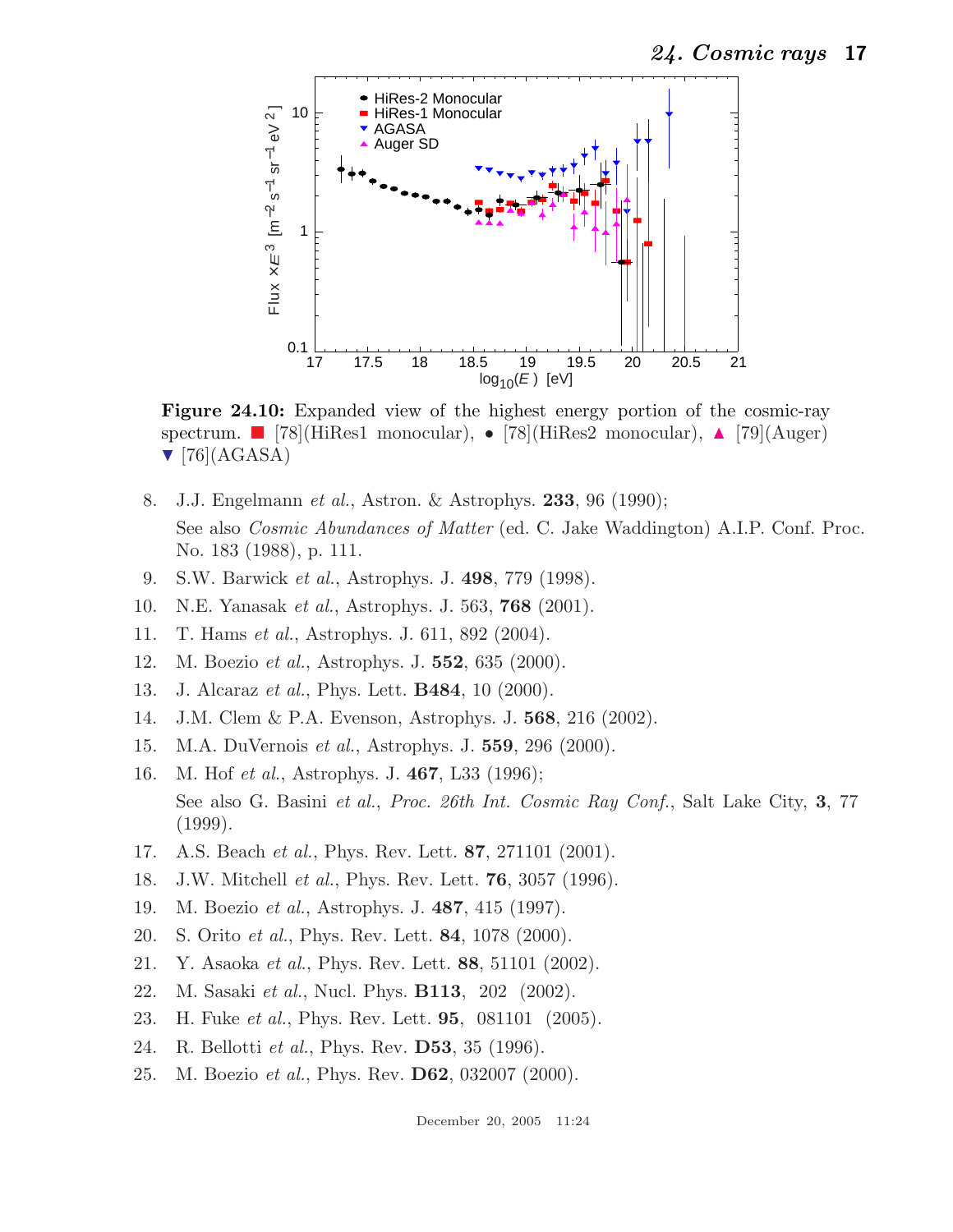- 26. S. Coutu *et al.*, Phys. Rev. **D62**, 032001 (2000).
- 27. D.H. Perkins, Astropart. Phys. 2, 249 (1994).<br>28. T.K. Gaisser, *Cosmic Rays and Particle Phys*
- 28. T.K. Gaisser, *Cosmic Rays and Particle Physics*, Cambridge University Press (1990).
- 29. M.P. De Pascale *et al.*, J. Geophys. Res. **98**, 3501 (1993).
- 30. P.K.F. Grieder, *Cosmic Rays at Earth*, Elsevier Science (2001).
- 31. J. Kremer *et al.*, Phys. Rev. Lett. **83**, 4241 (1999).
- 32. M. Motoki *et al.*, Astropart. Phys. **19**, 113 (2003).
- 33. P. Le Coultre on behalf of the L3 Collaboration, *Proc. 27th Int. Cosmic Ray Conf.*, (Hamburg) **3**, 974 (2001)..
- 34. O.C. Allkofer, K. Carstensen, and W.D. Dau, Phys. Lett. **B36**, 425 (1971).
- 35. B.C. Rastin, J. Phys. **G10**, 1609 (1984).
- 36. C.A. Ayre *et al.*, J. Phys. **G1**, 584 (1975).
- 37. H. Jokisch *et al.*, Phys. Rev. **D19**, 1368 (1979).
- 38. C.G.S. Costa, Astropart. Phys. **16**, 193 (2001).
- 39. S. Hayakawa, *Cosmic Ray Physics*, Wiley, Interscience, New York (1969).
- 40. R.R. Daniel and S.A. Stephens, Revs. Geophysics & Space Sci. **12**, 233 (1974).
- 41. K.P. Beuermann and G. Wibberenz, Can. J. Phys. **46**, S1034 (1968).
- 42. I.S. Diggory *et al.*, J. Phys. **A7**, 741 (1974).
- D.E. Groom, N.V. Mokhov, and S.I. Striganov, "Muon stopping-power and range tables," Atomic Data and Nuclear Data Tables, 78, 183 (2001).
- 44. P. Lipari and T. Stanev, Phys. Rev. **D44**, 3543 (1991).
- 45. M. Crouch, in *Proc. 20th Int. Cosmic Ray Conf.*, Moscow, **6**, 165 (1987).
- 46. Yu.M. Andreev, V.I. Gurentzov, and I.M. Kogai, in *Proc. 20th Int. Cosmic Ray Conf.*, Moscow, **6**, 200 (1987).
- 47. M. Aglietta *et al.*, (LVD Collaboration), Astropart. Phys. **3**, 311 (1995).
- 48. M. Ambrosio *et al.*, (MACRO Collaboration), Phys. Rev. **D52**, 3793 (1995).
- 49. Ch. Berger *et al.*, (Frejus Collaboration), Phys. Rev. **D40**, 2163 (1989).
- 50. Y. Fukuda *et al.*, Phys. Rev. Lett. **81**, 1562 (1998).
- 51. K. Scholberg *et al.*, in *Proc. Eighth Int. Workshop on Neutrino Telescopes* (ed. Milla Baldo Ceolin, edizioni papergraf, Venezia, 1999) p. 183.
- 52. G. Battistoni *et al.*, Astropart. Phys. **12**, 315 (2000).<br>53. T.H. Johnson. Phys. Rev. **43**, 834 (1933).:
- 53. T.H. Johnson, Phys. Rev. **43**, 834 (1933).; See also T.H. Johnson & E.C. Street, Phys. Rev. **44**, 125 (1933).
- 54. L.W. Alvarez and A.H. Compton, Phys. Rev. **43**, 835 (1933).
- 55. T. Futagami *et al.*, Phys. Rev. Lett. **82**, 5194 (1999).
- 56. F. Reines *et al.*, Phys. Rev. Lett. **15**, 429 (1965).